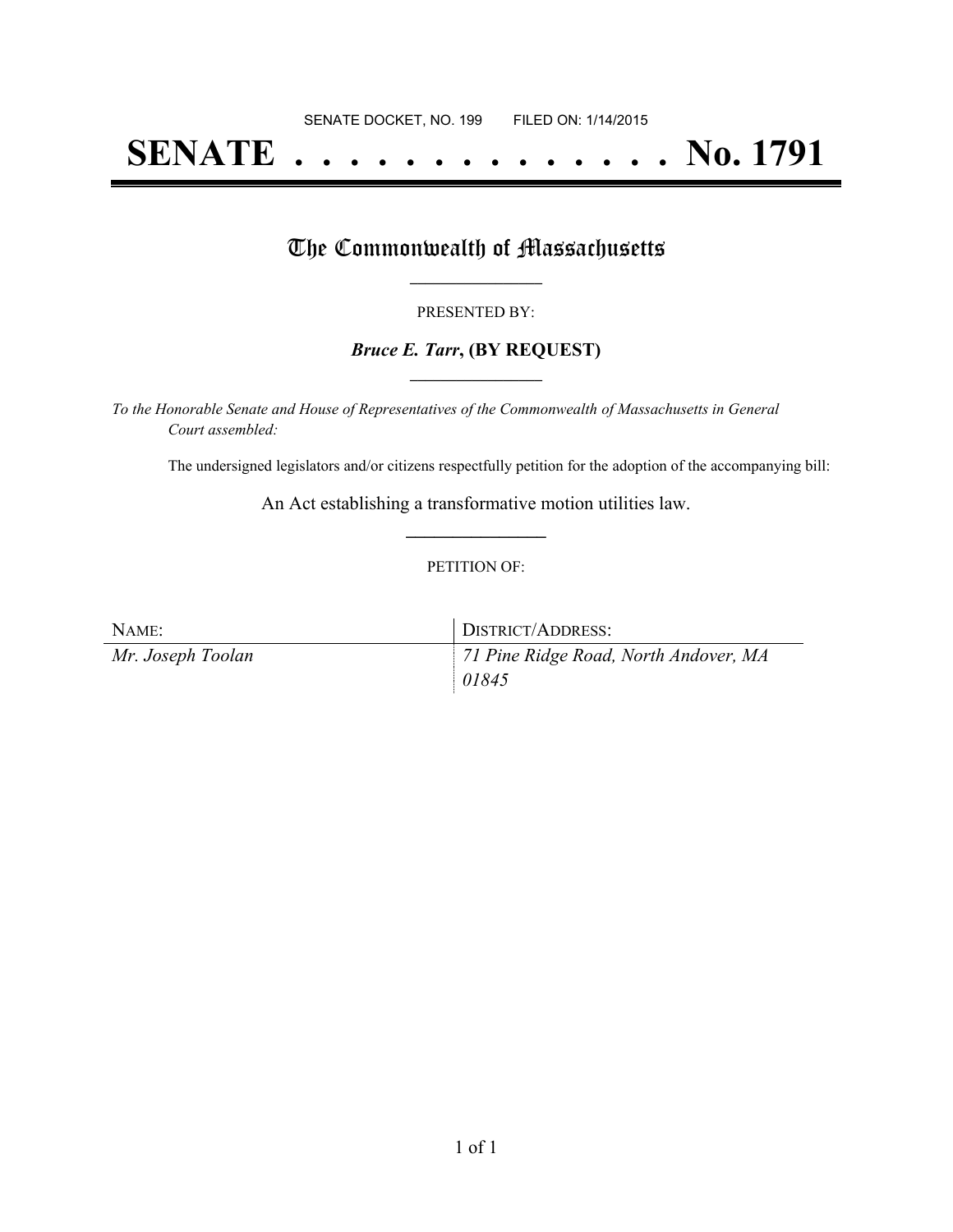#### SENATE DOCKET, NO. 199 FILED ON: 1/14/2015

## **SENATE . . . . . . . . . . . . . . No. 1791**

By Mr. Tarr (by request), a petition (accompanied by bill, Senate, No. 1791) of Mr. Joseph Toolan for legislation to establish a transformative motion utilities law. Telecommunications, Utilities and Energy.

### The Commonwealth of Massachusetts

**In the One Hundred and Eighty-Ninth General Court (2015-2016) \_\_\_\_\_\_\_\_\_\_\_\_\_\_\_**

**\_\_\_\_\_\_\_\_\_\_\_\_\_\_\_**

An Act establishing a transformative motion utilities law.

Be it enacted by the Senate and House of Representatives in General Court assembled, and by the authority *of the same, as follows:*

| $\mathbf{1}$   | Section 1-Definition-"TMU"- is acronym for "Transformative Motion Utilities Law."                |
|----------------|--------------------------------------------------------------------------------------------------|
| $\overline{2}$ | "Department of Transformative Motion"- a "TMU" selected state agency organization                |
| 3              | paid to administer TMU Law license and appropriations throughout the state of Massachusetts      |
| $\overline{4}$ | and the Transformative Motion Community.                                                         |
| 5              | "DOTM"- is acronym for "Department of Transformative Motion."                                    |
| 6              | "Transformative Motion" is a energy system that transforms mechanical propulsion into            |
| $\tau$         | stored and reusable energy for multiple uses including power sources for mechanical engines,     |
| 8              | electrical systems, computer processors that propel cars, trains, ships, plains, space ships and |
| 9              | other non-wind based turbine energy systems.                                                     |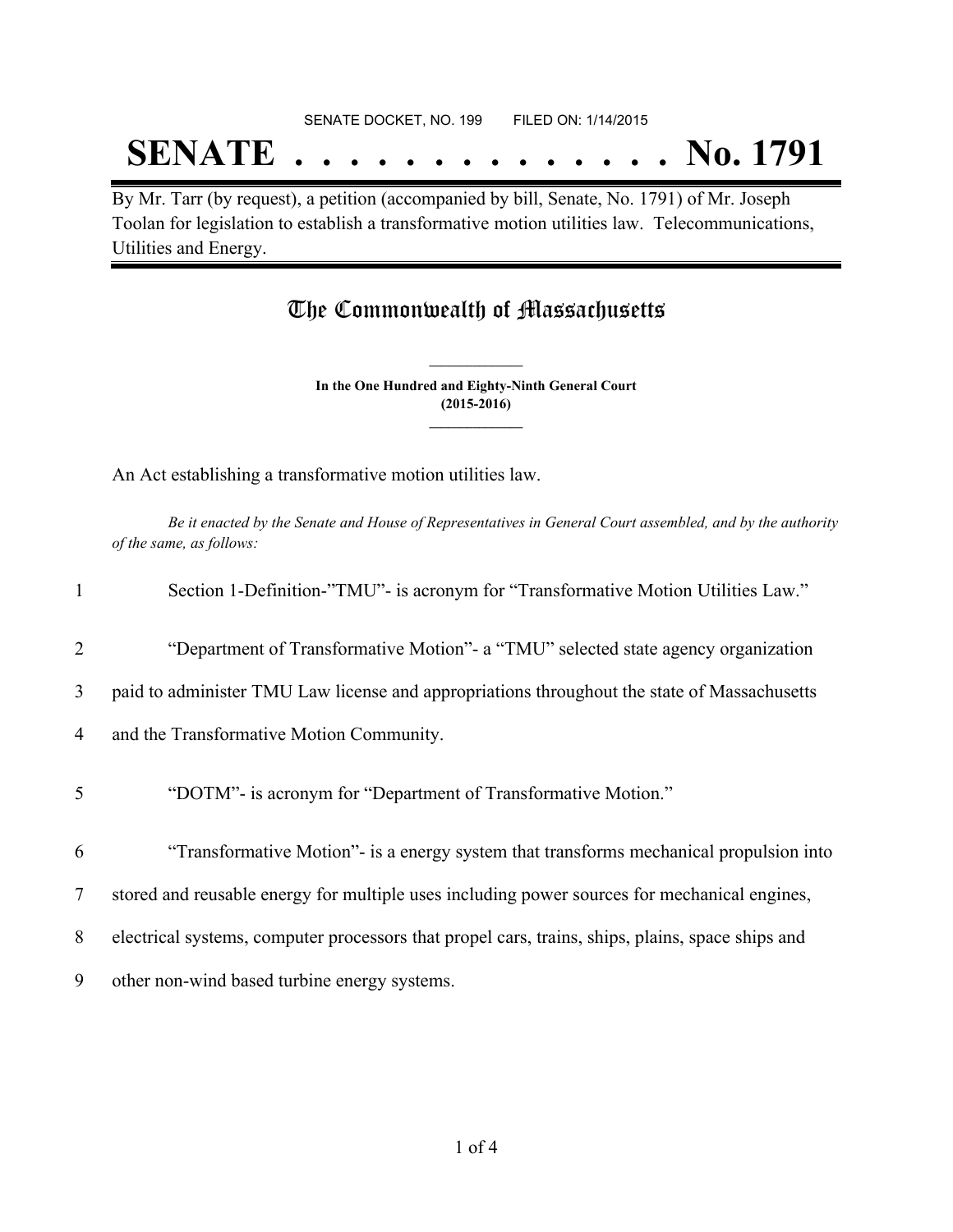| 10 | "Transformative Energy Movement"-an open community initiative to support the                    |
|----|-------------------------------------------------------------------------------------------------|
| 11 | development and use of low pollutant Transformative Motion based energy systems in a variety    |
| 12 | of commercial and consumer applications.                                                        |
| 13 | Section 2-Massachusetts residents who registers for commercial artist license, who              |
| 14 | voluntary pursue, to contribute to the development and growth of the commercial Transformative  |
| 15 | Motion community of Massachusetts as a person, project, organization or investor with a         |
| 16 | subscribed election to develop commercial projects to provide growth and accessibility to       |
| 17 | Transformative Motion based technology throughout Massachusetts with the appropriation,         |
| 18 | guidance and permission of the office of the Department of Transformative Motion.               |
| 19 | Section 3-Secretary of the Department of Transformative Motion is privately appointed           |
| 20 | and governs over the rights of the Transformative Motion Utilities Law throughout the           |
| 21 | Commonwealth of Massachusetts and where applicable as authority throughout the world.           |
| 22 | Section 4-Commisioner of the Department of Transformative Motion is reported to the             |
| 23 | comptroller of the currency and the Massachusetts State Treasury as the trustee of the          |
| 24 | Transformative Motion Utilities Law Trust by enactment of law by the Commonwealth of            |
| 25 | Massachusetts General Court for collection and transaction of unused currency for appropriation |
| 26 | to administer the Transformative Motion Utilities Law to licensed applicants throughout the     |
| 27 | Commonwealth of Massachusetts.                                                                  |
| 28 | a. Transformative Motion Utilities Law Trust is administered to collect and transact            |
| 29 | investments, interest and administrative labor and material costs involved in operating and     |
| 30 | growing the development of the commercial Transformative Motion community of                    |
| 31 | Massachusetts with appropriation budget for commercial development projects in the area of      |
|    |                                                                                                 |

of 4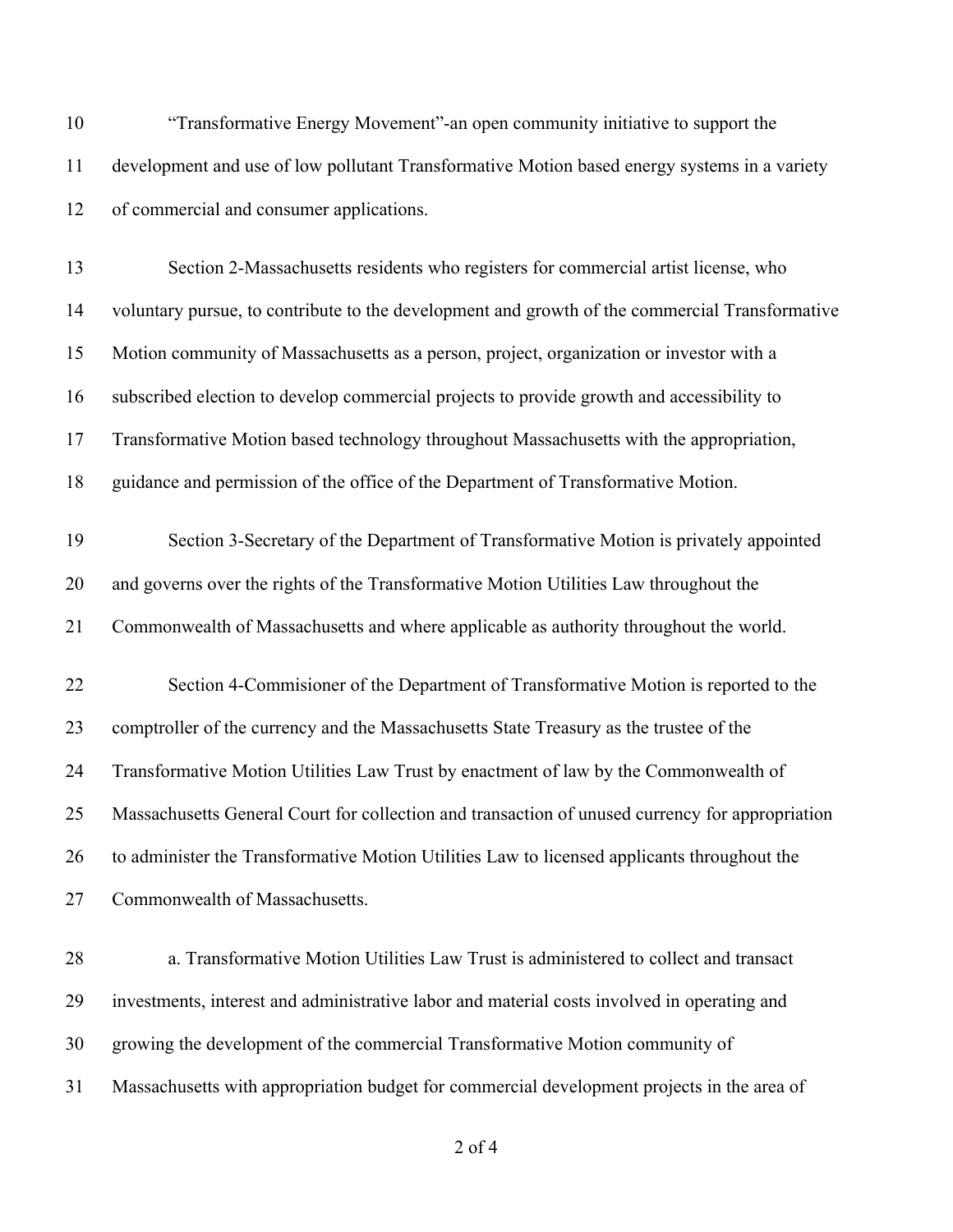| 32 | technology, administration, research and development, manufacturing, services, museums,      |
|----|----------------------------------------------------------------------------------------------|
| 33 | education and cultural exhibit space purposed to inspire Transformative Motion tourism of    |
| 34 | Massachusetts to a global audience.                                                          |
| 35 | Section 4-TMUL Trust is appropriated by the comptroller of the currency and in               |
| 36 | agreement with the Massachusetts treasurer and the laws of General Court of the Commonwealth |
| 37 | of Massachusetts a \$100 billion dollar compact to maintain and operate the statewide        |
| 38 | developments of the Transformative Motion Utilities Law and to provide the public benefit of |
| 39 | license and appropriations to grow the Massachusetts Commercial Transformative Motion        |
| 40 | Community.                                                                                   |
| 41 | a. TMUL Trust is appropriated a daily interest at a standard rate of 100% of the principle   |
| 42 | balance to issue currency of the treasury to settle all public depts with applicants of the  |
| 43 | Transformative Motion Utilities Law.                                                         |
| 44 | b. TMUL Trust is to collect and maintain a record of transfers and report of activity of the |
| 45 | Trust for the Commonwealth of Massachusetts.                                                 |
| 46 | I. TMUL Trust produces copies of the annual operating report of all finance,                 |
| 47 | administrative costs and revenue from investors delivered by request to the Commonwealth of  |
| 48 | Massachusetts.                                                                               |
| 49 | II. TMUL Trust produces additional copies of the annual operating report for the general     |
| 50 | public with written request to the commissioner.                                             |
| 51 | III. TMUL Trust produces application and appropriations for persons of the                   |
| 52 | Massachusetts Commercial Transformative Motion community who pursue grants and               |
|    |                                                                                              |

of 4